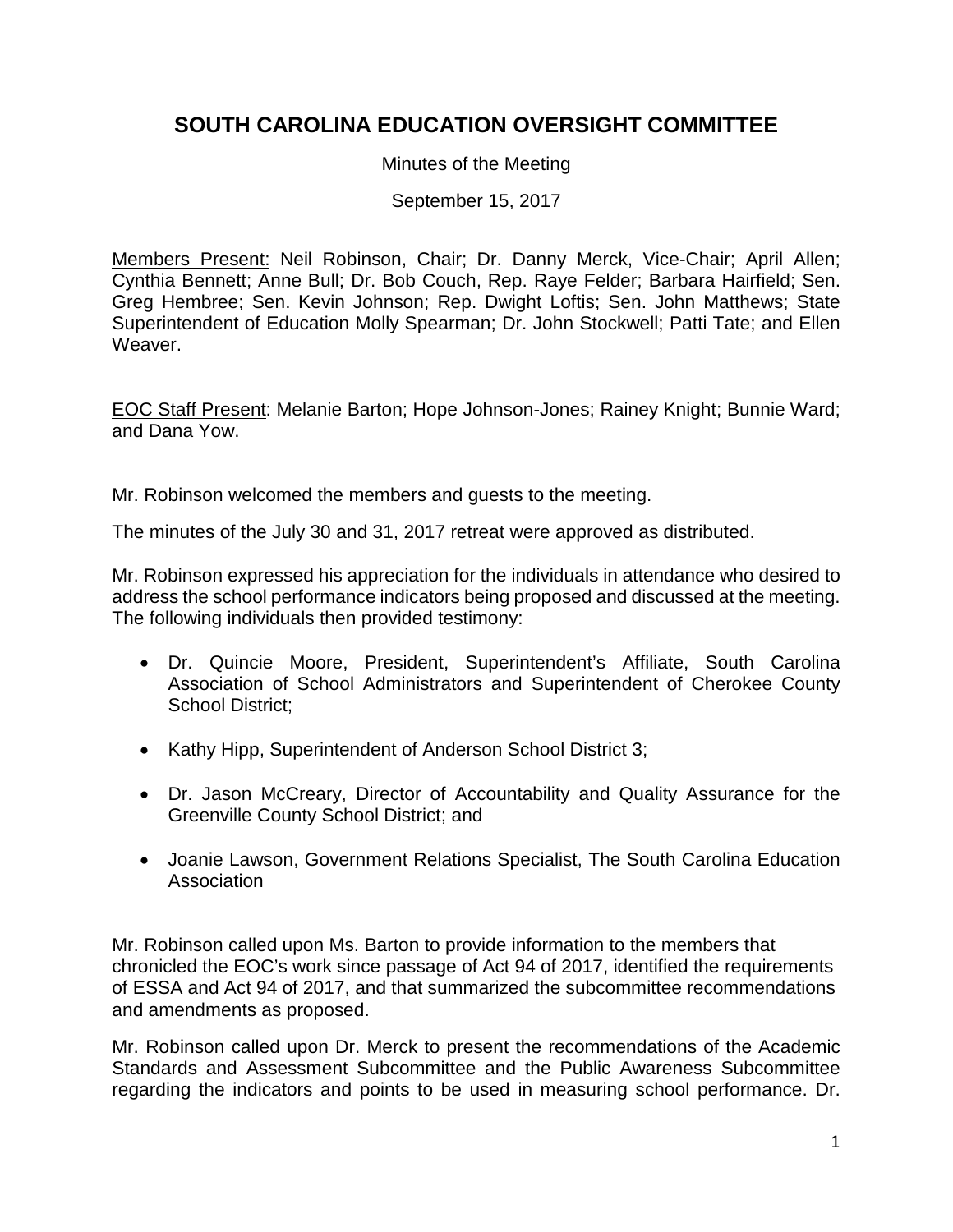Merck noted that the staff provided earlier in the day an explanation of the subcommittee recommendations. The briefing was attended by EOC members as well as open to the public.

Mr. Robinson noted that the recommendations come from a subcommittee and do not need a second. He then asked that all the amendments related to the recommendations, which were included in the packet as well as any others, be considered.

Mr. Robinson moved to adopt Amendment 1, an amendment to define the process the state will use in measuring the English language proficiency of English learners. Rep. Loftis seconded the motion. Amendment 1 would identify by school the percentage of English-language learners who meet their annual English language proficiency targets. Schools that have 80 percent or more of their English language learners meeting their proficiency targets will receive a rating of Excellent, schools with 70 to 79% of students meeting their ELP proficiency targets as Good, and so forth.

Mr. Robinson then moved to adopt Amendment 2 to change the name of the indicator "Prepared for Success" in the high school ratings to "College/Career Readiness" to provide greater transparency to the public. Senator Hembree seconded the motion. Mrs. Hairfield asked if the South Carolina Department of Education would work with the EOC on identifying other metrics for the elementary and middle schools in the interim. Superintendent Spearman expressed her commitment to work with the EOC on finding reliable and valid metrics to include in future revisions to the ESSA plan.

Mr. Robinson moved to adopt Amendment 3, an amendment that included the recommendations of Governor McMaster. Sen. Hembree seconded the motion. The amendment addressed the overall rating of high schools accordingly:

- o Increase by 5 points the indicator College/Career Readiness;
- o Reduce by 5 points the indicator Academic Achievement, which are the end-of-course assessments in English 1 and Algebra 1; and
- o Reduce by 2.5 points from the student survey and increase by 2.5 points the Preparing for Success indicator.

Then, Dr. Merck proposed an amendment, Amendment 4, to align the Academic Progress indicator to the overall school growth value and to consider rules for schools with highachieving students. Dr. Stockwell seconded the motion.

Sen. Johnson asked if Superintendent Spearman would address the recommendations and amendments as proposed before the committee took their votes.

Mr. Robinson called for the vote on the initial recommendations. The recommendations were adopted on a voice vote with two members voting no.

Superintendent Spearman noted that the overall ratings being proposed call for 10 percent of schools to be rated as Unsatisfactory. She noted that currently the state is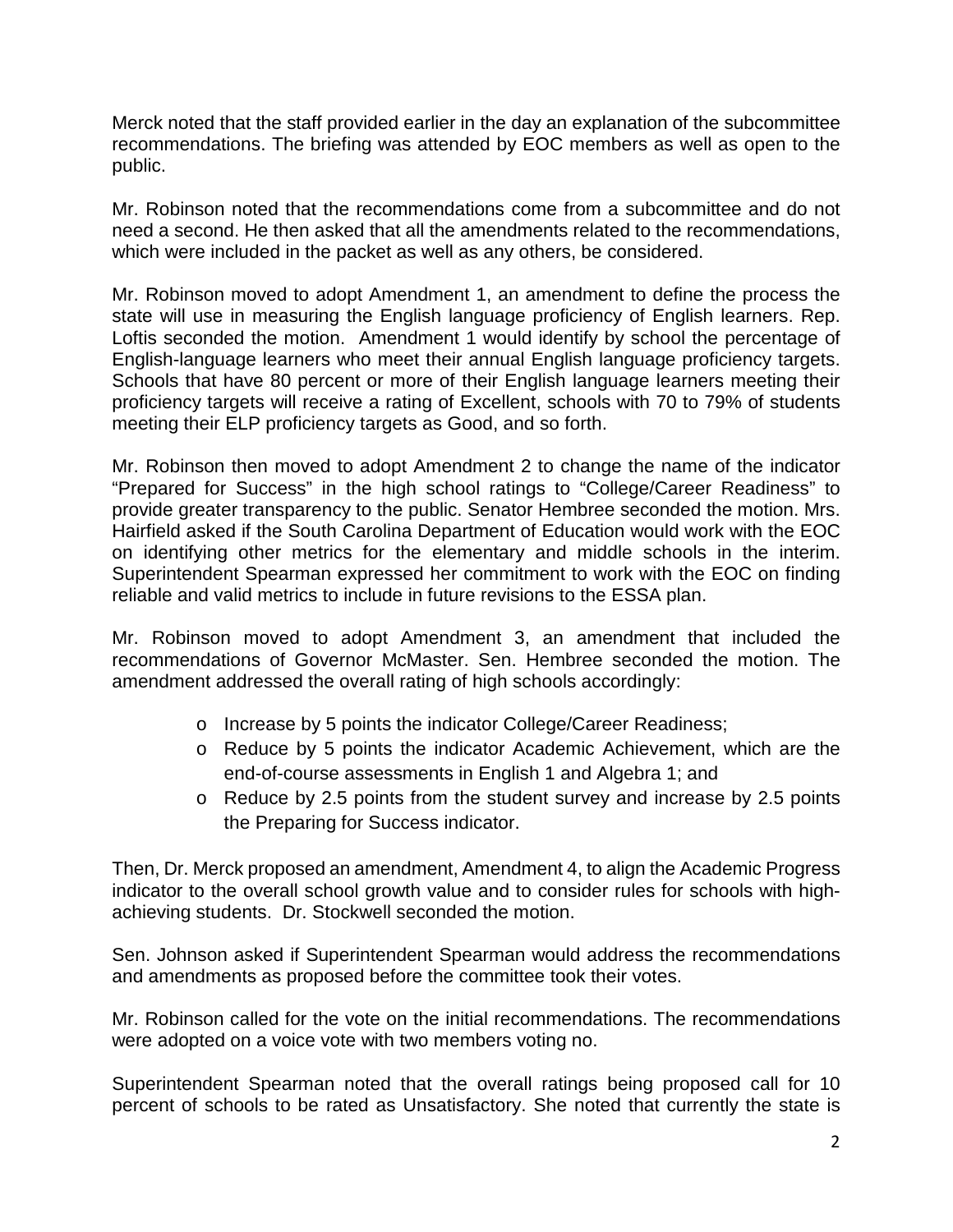providing technical assistance to 39 Priority Schools. If additional schools are identified, as many as 120 schools would be eligible for technical assistance at an additional cost to the state of \$26.0 million. She noted that the Department of Education had already considered requesting additional state funds for Fiscal Year 2018-19 to provide services to 10 percent of our schools. Superintendent Spearman noted that if schools are identified as Unsatisfactory then it is her belief that the state should provide the additional funding.

Sen. Matthews concurred that he could not support "labeling schools" as Unsatisfactory without increasing the funding. Sen. Hembree noted that many students in our state are not getting an adequate education. He noted that the ratings would give him the tools that he needs to raise awareness for the additional support as well as the need to show progress.

Dr. Couch noted that accountability identifies the problem but not the solution. He noted that the state needs to find different solutions to the problem but the one solution that research documents as the most impactful is the impact of master teachers on student learning. Technology can assist, but there is no substitution for effective classroom instruction. He noted that South Carolina has to get serious about education. Funding alone will not solve the issues and neither will accountability.

On the overall rankings, Mr. Robinson noted that the ratings need to make political and pragmatic sense. Since education is the primary driver of our state's economy, the system needs to focus on preparing more students for college/career readiness. We are moving in the right direction. This accountability system is not the perfect plan but is driving us in the right direction.

Dr. Stockwell noted that the correlation between poverty, in both rural and urban areas, and education is undeniable. He voiced concern that in schools of high achievement, the growth measure may not statistically measure the overall success of the school.

Rep. Felder noted that the accountability recommendations ensure that South Carolina is moving forward to identify strengths and weakness and needed resources.

There being no further discussion, Amendment 1 was adopted unanimously on a voice vote.

Amendment 2 was discussed. Ms. Barton noted that Governor McMaster recommended that only students who earned an ASVAB score of 31 and enlisted in the Armed Services should be counted as career-ready for the military. Sen. Hembree asked for clarification. He noted that if there are substantially significant numbers of students taking the ASVAB in the future, then the EOC would revisit this issue. For now, the original recommendation of only having to earn an ASVAB score of 31 was noted.

Rep. Loftis asked for clarification about the college/career readiness indicators. Amendment 2 was then adopted unanimously on a voice vote.